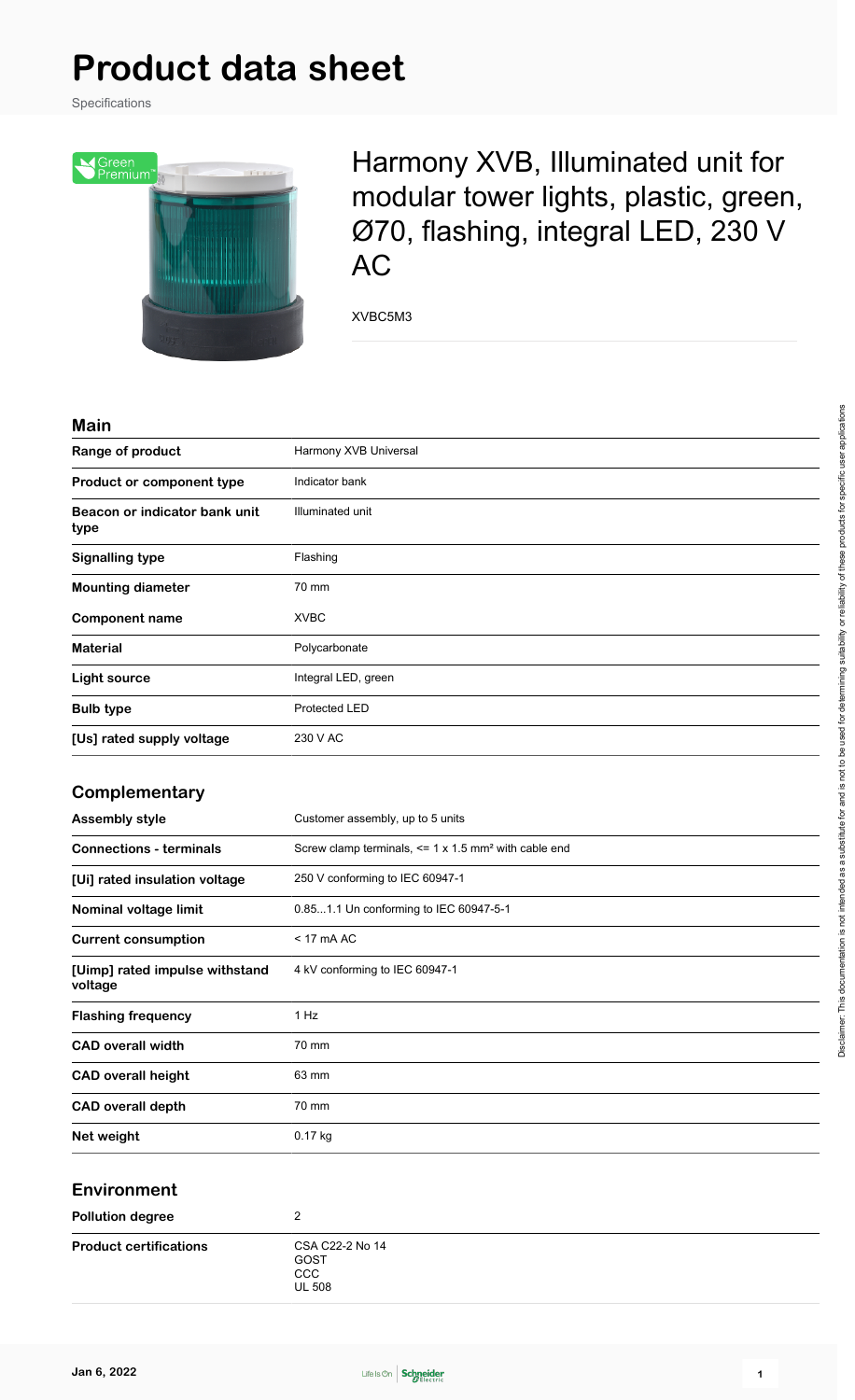| <b>Standards</b>                       | EN/IEC 60947-5-1                                                                                 |
|----------------------------------------|--------------------------------------------------------------------------------------------------|
| <b>Protective treatment</b>            | ТC                                                                                               |
| Ambient air temperature for<br>storage | $-4070 °C$                                                                                       |
| Electrical shock protection<br>class   | Class I on support tube conforming to IEC 61140<br>Class II on base unit conforming to IEC 61140 |
| IP degree of protection                | IP65 on fixing base XVBZ0, conforming to IEC 60529<br>IP66 on base unit conforming to IEC 60529  |
| <b>NEMA</b> degree of protection       | NEMA 4X conforming to UL 508 (indoor)                                                            |

## **Packing Units**

| Unit Type of Package 1              | <b>PCE</b>       |
|-------------------------------------|------------------|
| <b>Number of Units in Package 1</b> | 1                |
| Package 1 Weight                    | 141.9 g          |
| Package 1 Height                    | 8 cm             |
| Package 1 width                     | 8 cm             |
| Package 1 Length                    | 9.3 cm           |
| <b>Unit Type of Package 2</b>       | S <sub>0</sub> 3 |
| <b>Number of Units in Package 2</b> | 36               |
| Package 2 Weight                    | 5.825 kg         |
| Package 2 Height                    | 30 cm            |
| Package 2 width                     | 30 cm            |
| Package 2 Length                    | 40 cm            |

### **Offer Sustainability**

| Sustainable offer status        | Green Premium product                                                                                                                                                                                                                                 |  |
|---------------------------------|-------------------------------------------------------------------------------------------------------------------------------------------------------------------------------------------------------------------------------------------------------|--|
| <b>REACh Regulation</b>         | <b>REACh Declaration</b>                                                                                                                                                                                                                              |  |
| <b>EU RoHS Directive</b>        | Pro-active compliance (Product out of EU RoHS legal scope)<br><b>EU RoHS Declaration</b>                                                                                                                                                              |  |
| <b>Mercury free</b>             | Yes                                                                                                                                                                                                                                                   |  |
| RoHS exemption information      | Yes                                                                                                                                                                                                                                                   |  |
| <b>China RoHS Regulation</b>    | <b>China RoHS declaration</b>                                                                                                                                                                                                                         |  |
| <b>Environmental Disclosure</b> | <b>Product Environmental Profile</b>                                                                                                                                                                                                                  |  |
| <b>WEEE</b>                     | The product must be disposed on European Union markets following specific waste collection and<br>never end up in rubbish bins                                                                                                                        |  |
| California proposition 65       | WARNING: This product can expose you to chemicals including: Lead and lead compounds, which<br>is known to the State of California to cause cancer and birth defects or other reproductive harm. For<br>more information go to www.P65Warnings.ca.gov |  |

### **Contractual warranty**

**Warranty** 18 months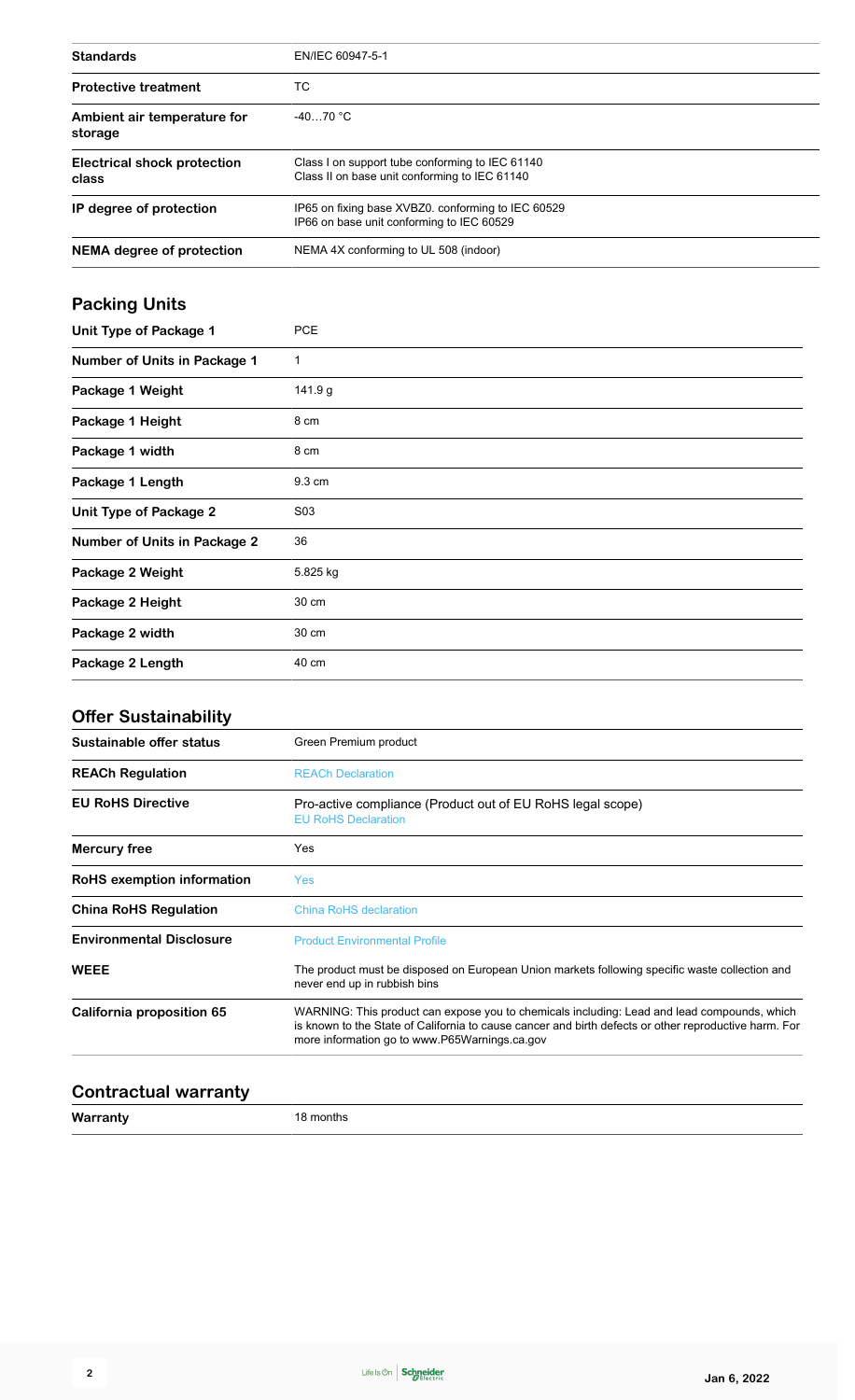# **Product data sheet**

Dimensions Drawings

### **Indicator Bank without "Flash" Discharge Tube Unit**

### **Dimensions**

Below drawing shows the minimum configuration of the product. Select the number of stages according to the product characteristics in order to get **b** dimension.



|                   | 2.76                                                                                                                           |         |          |
|-------------------|--------------------------------------------------------------------------------------------------------------------------------|---------|----------|
| (1)<br>(2)<br>(3) | Base unit XVBC21, to be ordered separately<br>Illuminated or audible signalling unit<br>Cover (supplied with XVBC21 base unit) |         |          |
|                   | Number of illuminated or audible signalling units (no "flash")                                                                 | b in mm | b in in. |
|                   |                                                                                                                                | 138     | 5.43     |
| 2                 |                                                                                                                                | 201     | 7.91     |
| 3                 |                                                                                                                                | 264     | 10.39    |
| 4                 |                                                                                                                                | 327     | 12.87    |
| 5                 |                                                                                                                                | 390     | 15.35    |
|                   |                                                                                                                                |         |          |